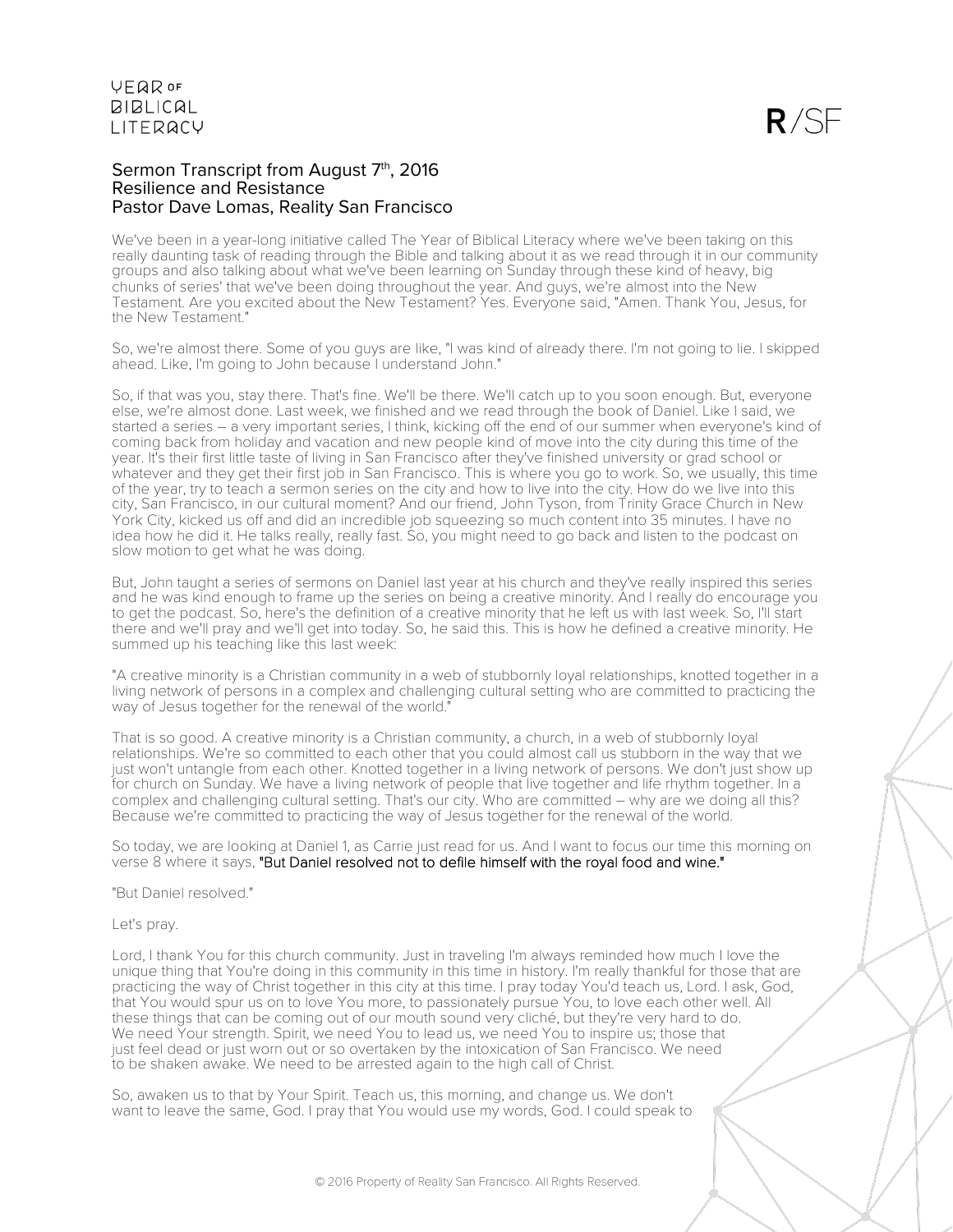

people's ears, but only You can change hearts. So, I completely rely on You to do that. So, go before us, we pray. In Jesus' name, amen.

A couple months ago, a friend of mine sent me a book he found during his travels. He's a set designer in Hollywood, so when he travels he has to pop into obscure stores and look for things for movies, sets and whatever. He came across this old book from the 1950s about San Francisco. He sent it to me. It's called "The Crusade at Golden Gate." Here's a picture of the book. That, on the front, if you didn't know, is Billy Graham in clip art. He wasn't that big, you know? And the Golden Gate wasn't that small. So, that's obviously edited. But, he sent me this book. I've read a lot about this city. I've kind of spent the last eight years of my life studying San Francisco both as a pastor and someone who just really loves the culture of San Francisco.

But, you know what – and this is ignorance on my part – I never knew that Billy Graham had a crusade in San Francisco. He had a crusade here in 1958. From April 27th to June 22nd in 1958, Billy Graham had a very large crusade. The center of it was right across the street from our church offices. There was a ballpark right there were the San Francisco Seals used to play, and that's where they met. Crazy. Anyway, I'm reading this and a writer for the SF Examiner at the time, who was also a minister, wrote a book about the crusade and this is the book here.

The opening chapter of the book is called "The Place." He's talking about the place. San Francisco. What is the spiritual climate of San Francisco? What's it like to be a Christian in San Francisco? What's it like to be a church in San Francisco up against the culture of San Francisco? What is it like? What does it feel like to be a Christian? And remember: this is 1958. This is the 50s. This is what he writes:

"Nearly every other sizable city in America has been born out of a strong Christian witness which has helped to shape the city's character. One thinks of John Cotton in early Boston, William Penn in Philadelphia, Peter..." – that guy – "...in New York."

No one knows how to say his last name.

"Lord Baltimore in Baltimore, Dwight. L. Moody in Chicago, to name only a few. No matter how perverse the elements that later crept in, our American cities by and large have never been able completely to shake off their heritage. But, San Francisco has never known that kind of ordered Christian conscience. Thus, St. Francis gave his name, but never his spirit, to the brawling young city. The church has not been arranged on the side of the Gospel against its environment. Too often it has been quietly absorbed by its environment."

Let me read that sentence again, because I really messed it up.

"The church has not been arranged on the side of the Gospel against its environment. Too often it has been quietly absorbed by its environment. Thus, one honest, present-day minister of a large city church has suggested that what the pastors have done for San Francisco may not be as significant as what San Francisco has done to the pastors."

Are you kidding me? This is 1950 San Francisco. This is before the sexual revolution of the 60s in the San Francisco. This was before Anton LaVey started the Church of Satan in San Francisco. This is before Jim Jones in Jonestown. This is when San Francisco was kind of innocent. If you've ever read the book "Season of the Witch," this is kind of where the book starts. And it doesn't even get interesting until the 60s. This is like Mayberry, San Francisco. 1950s. And he's saying this. If that was then, how much more now is the church seduced in this city to be quietly absorbed by its environment?

You feel it. I know you feel it if you've lived here long enough. I know you feel that pressure in this city. How much does this city push on you and press on you morally, ethically, politically, emotionally and sexually? I would bet if you've lived in San Francisco for over five years, most of your views on things have changed. Some for better, hopefully, but a lot of us, we know, not for better. You might find yourself doing things or believing things that you would never have believed or done just five years ago or just ten years ago. Like he writes:

"Quietly absorbed by its environment."

That is so haunting. This is what happens. And if that was then, how much more today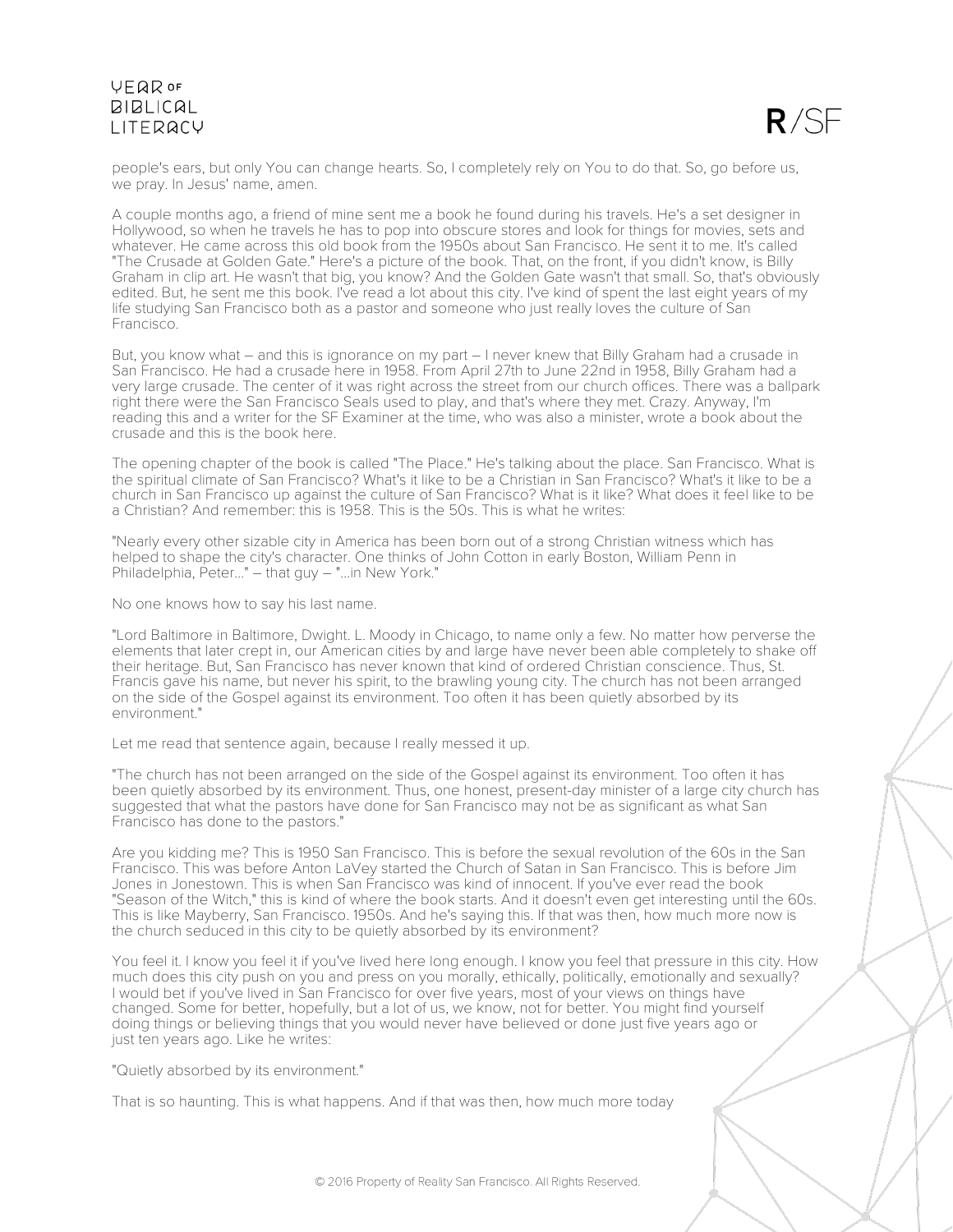

are pastors prone to be changed by the city rather than to change the city? By the way, I feel this one. I feel this one personally. I feel this in my gut and in my bones. I know this temptation very well. It is so hard to fight this. I promise you. As a minister in this city, it is so hard to try to change the city more than it changes you. It is a fight all the time. If anyone knew this kind of pressure to be quietly and quickly absorbed by his environment, it was Daniel. If we're to learn from anyone how not to be absorbed but actually to shape and have influence in our environment, or as Tyson put it last week, a creative minority. It's learning from Daniel. We have to learn from Daniel.

So, let's look at Daniel 1. I just wanted to learn how in the world do we, as followers of God if you are here this morning – and I apologize. This sermon's going to be a little bit biased if you are a follower of Jesus. This is kind of the setting of this book. There are other sermons that we've done if you're not a follower of Jesus and you're really curious about following the way of Christ. We have. A bunch of sermons I can point you to that we've talked about.

But today, I really want to specifically talk about if you are a follower of Christ living in San Francisco, how in the world do you do it without being subtly absorbed into this environment where you're not distinct, that you're not even really, for all intents and purposes you're not a Christian anymore. How in the world do you do that?

So, let's look at Daniel 1. Three movements. These are not creative. Cut me some slack. My first week back. Okay? So, here it is. Three movements. These are like literally elementary. But, it is what it is. What happened to Daniel, what Daniel did about it and some implications. I told you. It's not good, but it's going to get us through today.

So, what happened to Daniel? Look at verses 1 and 2. It says, "In the third year of the reign of Jehoiakim king of Judah," – he was not a good king at all, by the way – "Nebuchadnezzar king of Babylon came to Jerusalem and besieged it."

And ransacked it and leveled it. And it says in the next sentence, this is a very strange way of wording such a tragic event.

#### "And the Lord delivered Jehoiakim king of Judah into Nebuchadnezzar's hand."

The Lord delivered, it says, "along with some of the articles from the temple of God. These he carried off to the temple of his god in Babylonia and put in the treasure house of his god."

What's going on here? Well, first let's remember we've been learning this over the last year – this calendar year – that God has called Israel to be His covenant people. He's called Abraham out and said, "I'm going to make you a people so that you could be a light to the nations. And, as you are a light to the nations, a light to the world, I'm going to bless the whole world through you. But, you have to be in covenant partnership with me. You have to live separate than the world. And then you're going to be a light to the world."

But, the people of Israel have stubbornly refused year over year, generation after generation. It goes from bad to worse to bad to some reform but to bad again and some reform and bad again. They've over and over again turned to idolatry; the worship of other gods. They've turned, over and over again, to injustice of the poor and the foreigner and the exile. And, as they've done these things, God is going to judge them. And after hundreds and hundreds of years of God warning Israel over and over again, "If you don't stop, I will judge you. If you do not stop, I will bring you into exile.

Finally, God says, "Enough is enough." And God removes His hand of protection and Israel is sacked by Babylon, destroyed and drug into exile. And exile is the context for this whole book. And the opening line says, "The Lord delivered Jehoiakim king of Judah into Nebuchadnezzar's hand."

This is very strange, by the way. This is actually, if you take notes in your Bible or are taking notes, you can write that. When it says, in verse 2, that the Lord delivered, this is actually an act of God's faithfulness. When it says, "The Lord delivered Jehoiakim king of Judah and Jerusalem to Nebuchadnezzar," this is an act of God's faithfulness. Now, why do I say this is an act of God's faithfulness? Because Israel was disobedient. And, year after year for decades, God was saying He would do this. "If you did not repent, I would act decisively to discipline you and purify you," and God was faithful to His promise.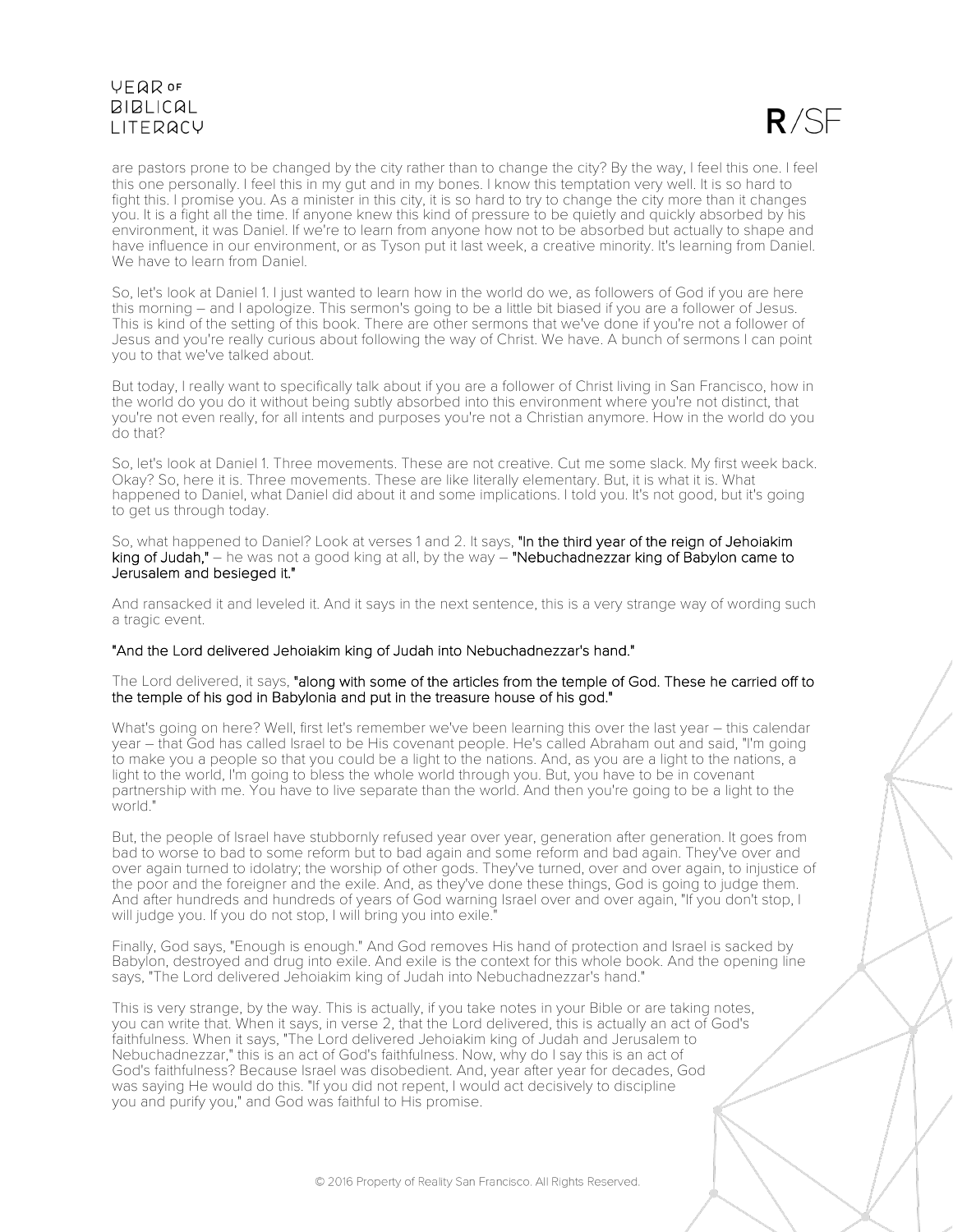

We tend to think of God's faithfulness in more positive terms, don't we? God is faithful. He'll never leave us. But, we don't often think of the negative terms of faithfulness, and God is faithful to also the negative terms as well. Like when God says, "If you abide in me, I will prune you."

#### You're like, "Whoa. That doesn't sound good."

God's faithful to do that in your life. He is faithful to cut you back so that you can have better fruit in your life. That's a promise of God. But, it doesn't feel good when God is faithful to that promise. When God is faithful to the promise of pruning you, it doesn't feel good. But, God is faithful to that promise. Or the promise to discipline you like a good father. That's a promise in the book of Hebrews. That God is a good Father; you are His child. You are not illegitimate. You're a legitimate child. So, God will discipline you. No one likes that form of God's faithfulness. No one says, "God, be faithful and discipline me."

We don't sing those songs. No worship leaders write that song. They should, but no one does. And we wouldn't sing it. We wouldn't buy it; we wouldn't sing it. We'd play it once. No one would sing that song. Like, I'm not singing that song. But, this is true. We don't. But, this is a negative side to God's faithfulness. But, it's still God's faithfulness. It's a part of God's character that He is faithful to. He is faithful to discipline us. He is faithful to prune us. So, it may be hidden at first sight, but the book of Daniel starts with God's faithfulness. "The Lord delivered." God was faithful to do what He said He was going to do.

Then there's this whole thing about the temple getting sacked and all the idols are taken from the temple and brought into the temple of Babylonia. This is almost like "our god beat up your god. Our god is greater than your god so we destroyed your temple and we took your god's stuff and we put them into our temple. Our god is greater than your god."

I think this is so interesting. This is like a very humiliating thing to happen to Yahweh; to God. And God allows it. The centerpiece of your activity on earth, to allow it to be destroyed and allow it to be plundered and allow your people to be carried off in exile so that you can purify them, so that you can show yourself faithful to them, is humiliating. But, this is what God does. But, not only does Babylon take stuff; Babylon takes people.

#### Because it says in verse 3 and 4, "Then the king ordered Ashpenaz, chief of his court officials, to bring into the king's service some of the Israelites from the royal family and the nobility."

So, not only do they cart away stuff, they carted away people and they were looking for a certain kind of person. Look at who they're looking for. They said, "Ashpenaz, we're looking for young men without any physical defect, handsome," – so, basically perfect. Right? – "showing aptitude for every kind of learning, well informed, quick to understand, and qualified to serve in the king's palace."

These people were like the tributes that were bred and volunteered for The Hunger Games. Like, those people that are bred for this thing. Like, these are the kind of people that they were. And then it says, at the end, he was to teach them the language and the literature of the Babylonians. So, they were to cart off – and this is where Daniel comes into the story because Daniel and his three friends are some of the best of the best of Jerusalem and they're taken away from Jerusalem and brought into Babylon. They take him into Babylon and they take him into the king's service, and this is where the social engineering begins. This is where an intensive cultural immersion program to turn them from foreigners into insiders happens.

They had a new language. They were taught a new language. They were given a new education. They were given new clothes. They were given a new diet. They were given new names. Names, in ancient Israel, weren't just names. People didn't just look up baby names and ones that were popular but not many people had them and like, "That's what my kid's name's going to be."

These were identity statements. They were even prophetic. So, when someone was named in ancient Israel, it was like prophetic over them and they were also testimonies. So, the character of God. When you said your name or someone called you by your name, it didn't just say something about you, it said something about your god. So, Daniel's name is "God is my judge." That not only was who Daniel was, Daniel's like, "I'm going to live for God because God is my judge. I live for an audience of one."

Not only did it meant that to Daniel, not only was that an identity statement over him, but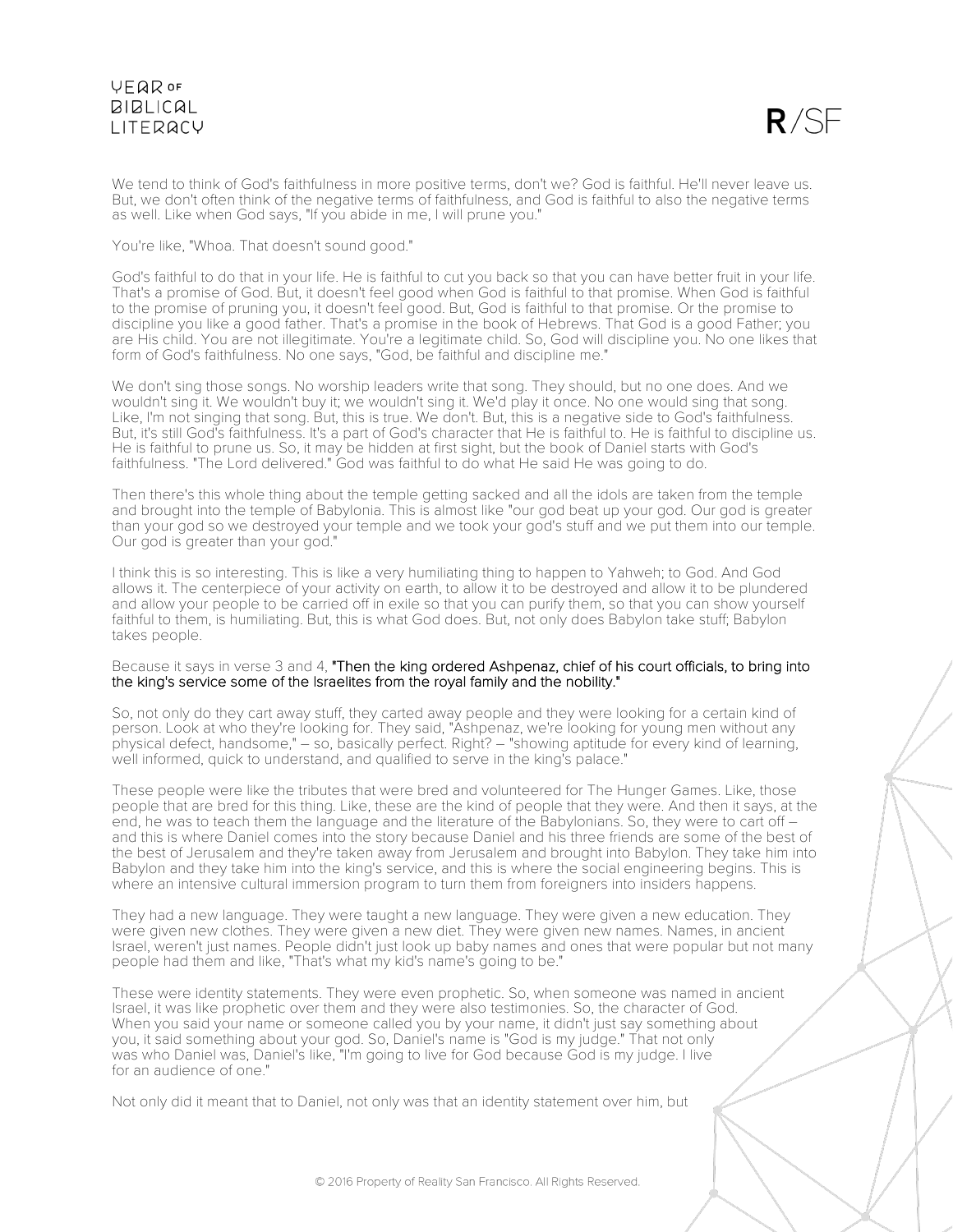

it also said something that God is judge. It something about God and it said something about him. So, when they changed their names to Babylonian names – and his name was changed to Belteshazzar – they didn't just change it to some random name. Just like, "Uh, Daniel's hard to pronounce for us so we're just going to change your name to something simple. Like Bob, or whatever."

You know? They didn't just change their names. "Daniel" meant something and they didn't go, "Your name is now 'River.'"

"Well, what does your name mean?"

Like, some hippy name like "river."

"What does your name mean?"

"Well, it means like a body of water that goes from mountain to ocean," or something like that. You're like, "That doesn't make any sense."

They didn't just name him a random name. They named him "Belteshazzar," which means "treasurer of Baal," or treasurer of one of their gods. So, it was like a slap in the face. "No longer will you have this identity over you that this is your name. Your name is now this."

Not only did all of this happen to them, even more than that. Many scholars and historians believe that they were likely made eunuchs. If you don't know what a eunuch is, it's basically you are castrated so you're not a threat to the king's harem or not a threat to his wives.

I had a friend of mine who was – this is one of my favorite stories. I've been waiting like seven years to tell you this story. He told me this story years ago that he was a youth pastor and these kids came to faith in Christ and they were all running a marathon. They didn't know what to name themselves. They had to come up with a team name. So, they were just Christians and they started reading the Bible and they found this word in the Bible. "Eunuchs."

They're like, "That name sounds really cool. We're the Eunuchs."

So, they had shirts made that said "Eunuchs" on them and they ran this race and they showed up to church the next day with the shirts. He's like, "What in the world is that?"

They're like, "Oh, we're representing Jesus. This word comes from the Bible."

"I don't think that word means what you think it means. I don't. Do you know what that word means?"

They're like, "No. We just found it in the Bible. We thought it was an awesome word."

Just in case you didn't know what that word meant, that's what it means. So, a lot of people think that that's what happened. So, literally everything. Their future was taken from them; their past was taken from them. And then, not just erased, but coated over. Like, you're going to learn a new language now, a new education, a new way of living. Everything. This is the setup for the whole book right here. These four Jewish teenagers are taken from their homeland; a place where they were set apart as the people of God and called to be faithful to God alone. And they lived and breathed this every single day in Jerusalem. They would eat this way and dress this way and act this way and they would have it on the front of their mind. The way that they walked, the way they Sabbathed, the way that they lived.

Everything was to be devoted to Yahweh; to God. And they were ripped from that and they were torn from their roots and their homes and they were isolated and taken to Babylon where they were immediately brought under the pressure to become Babylonian. They were no longer Jewish. They were to lose their Jewishness. They were to lose their distinctiveness. They were to lose it all and become Babylonian. The hope would be that they would assimilate into Babylonian culture, that you wouldn't even know why they acted or reacted or made decisions or why they influenced others in a Jewish way of life anymore. All that was erased.

The way they acted wasn't Jewish, the way they reacted wasn't Jewish, the way that they made decisions or the way they influenced others. It was all to be erased. So, next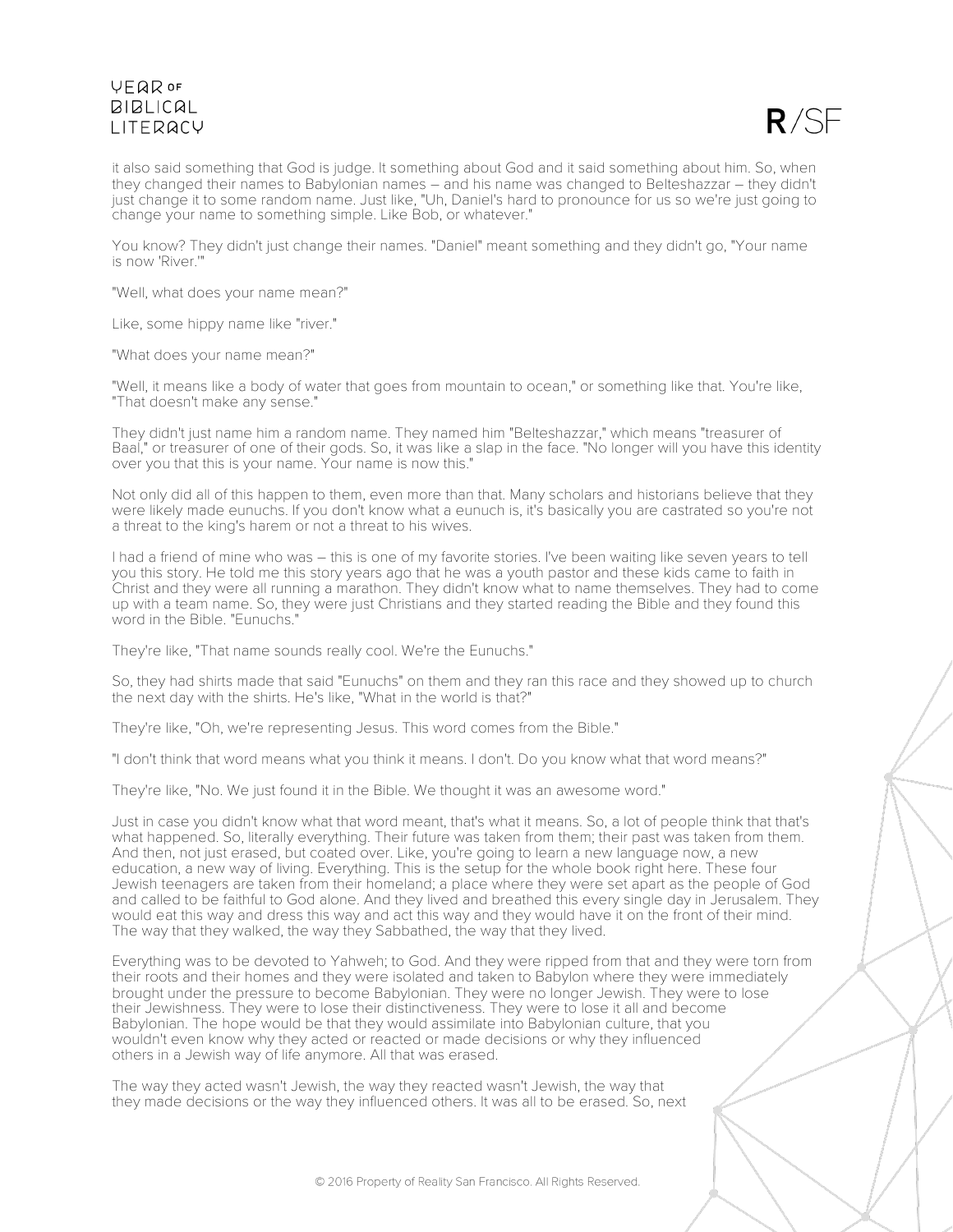

slide. The question the book raises is "how do you live and even succeed in a progressive and competing environment as you remain faithful to your calling and distinctiveness as a follower of God?"

This is the setup for the whole book right here. The question that this whole book raises is "how do you live and even succeed..." – because Daniel and his friends succeeded – "...in a progressive and competing environment as you remain faithful to your calling and distinctiveness as a follower of God?"

How could these four famous young men have gained such success in a pagan court without being tainted by it? How can you gain success in this world of capitalism and image and politics and consumerism without being tainted by it? This is resilience, this is what it means to be resilient. How do you become resilient? How in the world do you compete in San Francisco and have success in San Francisco that's ran on image and politics and capitalism and consumerism and technology? How do you do that without being so destroyed by it that you're no longer distinct as a follower of God anymore? There is nothing that separates you from anyone else at all. Maybe what you do on a Sunday morning for an hour and a half. Maybe that, but that's about it. And maybe that maybe twice a month. Other than that, nothing is different. How do you maintain resilience?

#### So, what did Daniel do? Daniel 1:5, it says, "The king assigned to them a daily amount of food and wine from the king's table. They were to be trained for three years, and after that they were to enter into the king's service."

Daniel 1:8. This is the hinge of the entire book right here: "But Daniel resolved not to defile himself with the royal food and wine, and he asked the chief official for permission not to defile himself this way."

"But Daniel resolved." What Daniel did here as a teenager – he was a teenager, by the way. He was somewhere between the ages of probably 14 and 18. What Daniel did here as a teenager had effects on his life when he was over 70 years old still living in Babylon. What he did right here, right at this moment, allowed him to chart a course to be faithful to God in Babylon for over 70 years.

What did he do? What's going on? Part of the Babylonian cultural immersion project was to eat food and wine from the king's table. And I promise you this was really good food and wine. This was very, very good. This is like subtly brilliant, right here. This cultural immersion project that Babylon came up with was subtly brilliant. We imbibe culture through its food and drink. We imbibe a culture through its food and drink. If any one of your friends has ever asked you who live in San Francisco when they're here to visit what to do, most of your list will be things you eat and drink.

Like, "Hey, what do I do in San Francisco?"

And you give them lists of places to eat and drink. Ash and I were just in Paris. And what I mean by "we were in Paris" is that we ate our way through Paris. And when you ask anyone, "Just give us a list of Paris," most of the places were places to eat. "Eat here and go here." Imagine if we went through Paris and didn't eat a thing. If we borough our own Kind bars the whole time and just ate those. You would go, "You did not go to Paris. I'm sorry. You did not do it."

We imbibe, we take in a culture through its food. It's called "soft influence." It's subtle. It's powerful. Before you know it, you want to live in Paris at a cafe smoking cigarettes all day. You just want to do that for life. You just imbibe it. Like, "That's all I want to do. That's it. That's all I want to do in life. I'm okay with not doing anything else in life."

You take in its culture through its food and its drink. That's how you imbibe a culture. This is where we literally take in culture. Right? I mean, you take it into your body. You ingest it. It becomes a part of you. But Daniel, it says, resolved not to defile himself this way. Now, why didn't he eat the food? Of all the places to stop, why food? I might have stopped with clothes, but not food. "I'm going to eat your food, but I'm just not going to wear that. Like, your food looks good, but your clothes don't look good."

Why did he stop with food? Why did Daniel say, "I'm not going to defile myself with food?" Well, some people think it was because the food was sacrificed to idols. That's true. But, probably so were the vegetables he got instead. So, that kind of doesn't hold that much water. It was probably all of it. All the food there was sacrificed to idols. Some people say it wasn't kosher. Well, maybe. But, wine was kosher and he said no to the wine as well. Whatever the case is here, food for Daniel is the sticking point. Food, for Daniel, is where he draws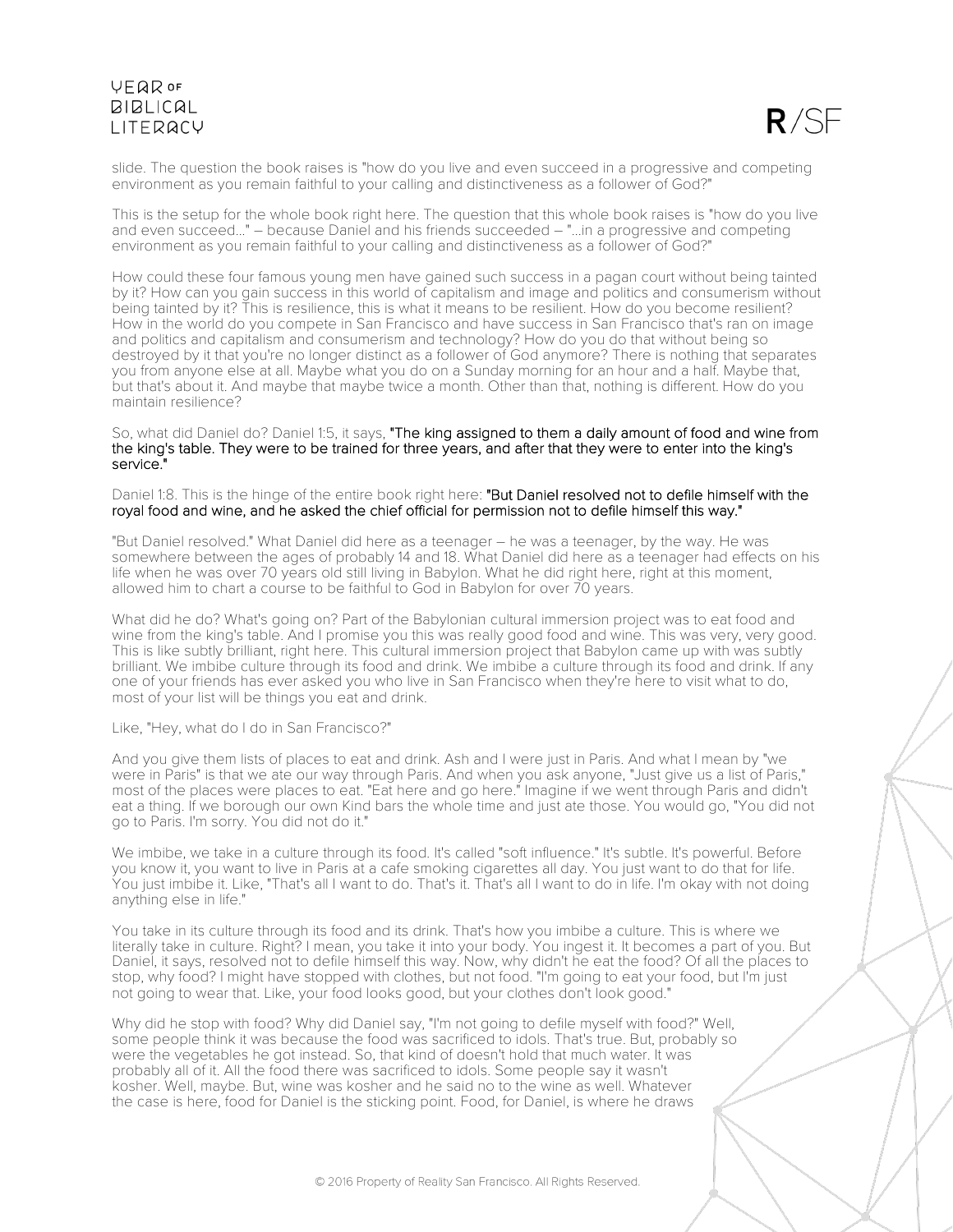

a line. He knows, Daniel knows – and this is what takes immense amounts of wisdom, this takes immense amounts of willpower and strength and dependence on God. He knows that food is where he would be compromising his devotion to God.

All of these things he would take on. He would take on a new language, he would take on new clothes, he would take on a new rhythm of life, he would take all of that. But, food is where he said, "No. If I do this, I will lose it all here. And I will not lose my faith. I will not lose my distinctiveness. I will not stop being me. I am Daniel; someone where God is my judge and I will stand before God."

One commentator writes this:

"Accepting the palace provision involved a compromise of faith in a way that accepting a share in its life, its work, its education and its names do not. Believers, in other contexts or in other cultures, might have identified their sticking point elsewhere. The point is that the line should be drawn somewhere. Total assimilation is to be avoided."

The point is for Daniel that he said in his heart, "If I take the food, it's over for me." And Daniel had to make a move where if he was going to live a life faithful to God in Babylon – see, that was his point. That was his hope. "As I live in Babylon, I'm going to remain faithful to God." He had to do something where all his dependence was still on God. And if God didn't act and if God didn't move, he was stuck; he was lost. He had to make a decisive move. Like, "Okay. I'm in a place where I can completely receive this culture and be so influenced by this culture that I've lost all of my distinctiveness. I have to draw the line somewhere and I have to draw the line in a place where it's going to force me to be dependent on God and in a place where, if God doesn't act, I'm toast. If God doesn't act, I'm done."

So, what does he do? He decides to be a vegan. Now, if you're already vegan, you're almost there. I mean, you're close. You're like, "I knew it. I got it."

Now, being a vegan is great. But, if you're training – physically training – it's probably not the best thing. Now, some of you are like, "Oh, no, no. I beg to differ. Vegan protein shakes and kale."

No, no, no. They didn't have that. They didn't have Vitamix's then. Okay? Think "leaks." He lived off leaks. Think that. Don't think all the exotic protein packed vegetables that you eat today. He lived off of something like leaks. And to be strong while eating vegetables in this culture at this time, Daniel had to rely on God for his training. During this three-year period of living off of vegetables, he had to rely on God for his strength. He had to rely on God for his physical capacity. And God had to intervene or he was done. And when he rolled out the plan to Ashpenaz – because Ashpenaz said, "We're giving you all this stuff and then you're going to eat from this food."

And Daniel said, "Okay. This is where I draw the line. Ashpenaz, I can't eat from that table."

Ashpenaz was shocked. He was puzzled. To Ashpenaz, who was overseeing his training, Ashpenaz knew no other way to be strong or to look good than by eating food supplied by the king. To Ashpenaz, when Daniel said, "No, I'm not going to eat the food. Maybe just vegetables," he's like, "Wait, wait, wait. You're saying that you're not going to eat from the king's table and the whole point of this is at the end of this three years that you're strong and that you're smart. Because you're going to go into the service of the king. So, you have to be strong and you have to be smart. I don't know any other way for you to be strong and good looking and smart than by eating from the food the king supplies.

And Daniel goes, "There's actually another way. There's another way and I want you to try me. There's another way and it's really me being reliant on my God. It's not being dependent on the king of Babylon, but the king of the world. I can be dependent on God and I can trust God and I can trust God for my strength and I can trust God for my physical appearance and I can trust God for my education. Just let me have this."

And Ashpenaz doesn't really want to do it, but Daniel says, "Just do a controlled trial. Just a couple week period and just see."

And Ashpenaz agrees to this controlled trial and then the result is this. Daniel 1:15-17: "At the end of the ten days they looked healthier and better nourished than any of the young men who at the royal food."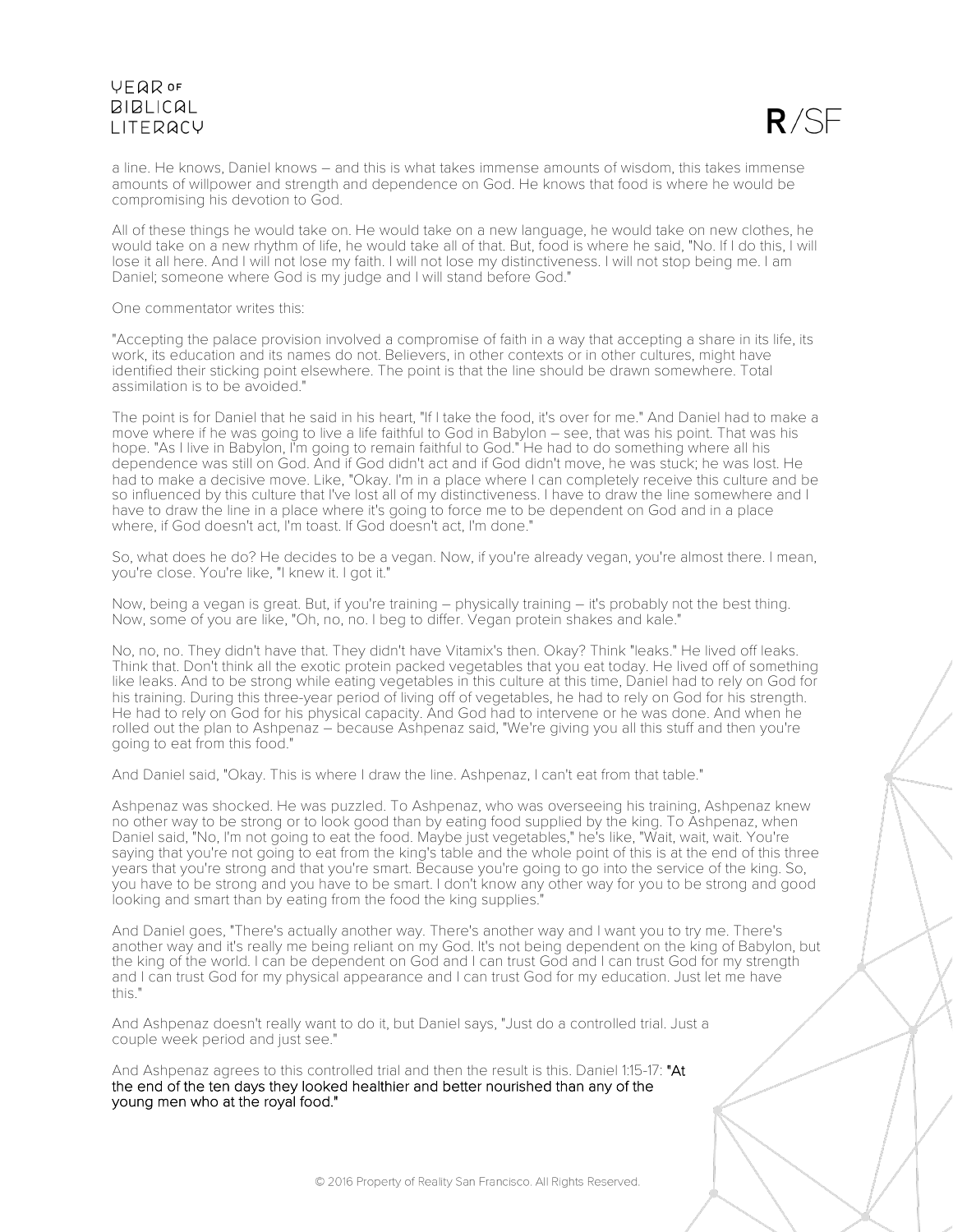They looked better and healthier.

#### "So the guard took away their choice food and the wine they were to drink and gave them vegetables instead. To these four young men God gave..."

To these four young men who did this, God says, "I will not be out-given. You've given your devotion to me. I'm going to devote myself to you. I'm going to give you knowledge and understanding of all kinds of literature and learning.

#### "And Daniel could understand visions and dreams of all kinds."

By this moment that happened with Daniel, this decisive action. Okay. That's what went on. Then, eventually, he's presented to King Nebuchadnezzar and there's no one better. There was no one better than Daniel and his friends. No one. So, that's the story. That's what went on in Daniel 1. What are some implications that we can draw from this?

Notice that in this story there wasn't that much danger written all over it. Like, you don't read Daniel 1 and go, "Oh my gosh. I'm so afraid." Like, there's not that much danger in Daniel 1. In Daniel 3, you get the raging furnace of fire that Shadrach, Meshach and Abednego are threatened to be thrown into. That's danger. Right? You're like, "Fire in a furnace. Hot. Consumed. They might die. There's danger."

Daniel in Daniel 6 gets thrown into the lions' den. Do you guys remember that story from Sunday school? Dangerous, right? Like, "I'm going to be eaten alive by a lion. That's danger."

This, Daniel 1, doesn't really have that much danger. It doesn't seem like it. But, Daniel 1 is all about subtle intoxication of Babylon. It's actually very dangerous. It's dangerous like San Francisco's dangerous. Subtle intoxication. And that is very dangerous, if not more dangerous. And we need wisdom to see it, because we can't often see it. We can't often see the intoxication. We cannot often see how subtle San Francisco pushes on us and plays on us and seduces us and woos us to itself. So, we'll go back to where we started with the story of San Francisco and the quote I read where he says, "The church has not been arranged on the side of the Gospel against its environment. Too often it has been quietly absorbed by its environment."

Do you know what this is? This looks like compromise. This takes the form of slowly drifting away from God. Slowly drifting away. It's subtle. To what you used to use your money on like five years ago and how you spend your money today. It's that subtle. It's a shift in what you buy, it's a shift in how much you drink, what you used to drink and how much you used to drink five or ten years ago. I mean, if you're five years removed from 21, that is. You know what I'm saying. It's what you used to watch and what you're watching now. Things like little gateway things that we watch on Netflix or HBO Go or whatever that subtly ebb away. Like, if you were to show that to yourself eight years ago you'd be like, "Oh my gosh. No, no. I can't watch that."

Now you're like, "Oh, man. That's a great story."

It's the "story," right? And we get into it and we're like, "Everyone's watching it and everybody's live tweeting about it."

And we just get sucked into it. Or it erodes us. It erodes our relationship. We know. We watch it and we're like, "This is sinful. This is so bad. But, it's so good. How can I not watch it? It's just a story. It's life. It's real life, man."

Whatever. Right? It's about where our boundaries were and where they are now and it's a subtle erosion of those things. I'm just going to trust right now that the Holy Spirit is bringing things to your mind and to your heart right now. Ways that you've compromised, ways that you've drifted. And you're in a place where right now you're just not happy. You're not full of joy and passion for God because you're stuck in compromise. You can't be happy in sin because you have the Spirit of God living in you. So, every time you sin, you're like, "It's not as good as it was," because you have the Spirit of God in you that's grieved when you sin.

Like, you want to enjoy it. You're like, "Yeah. Uh, yeah." And you're conflicted. Like, "I want to enjoy this thing. But, the next day or right after or whatever there's the Sprit of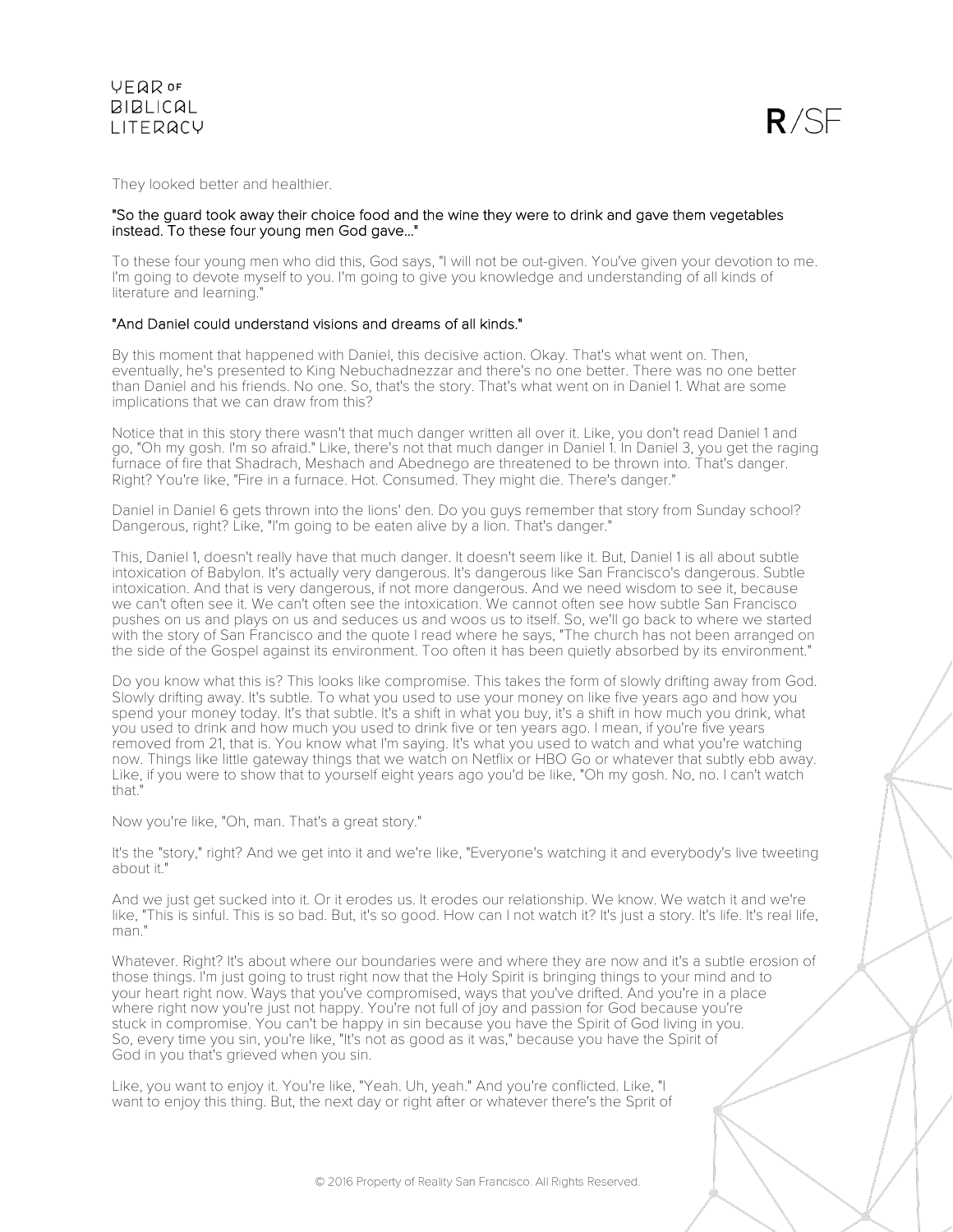

the Living God that's in me that's grieved by this compromise; that's grieved by this sin. So, I can't enjoy it like I used to enjoy sin."

But then, you're not really fully enjoying God either, because your sin and your compromise is keeping you from the peace of God; keeping you from the presence of God. So, what's needed right now is action. What's need is decisive action. There's a book by Brother Lawrence called "The Practice of the Presence of God." It's a great, amazing little book of thoughts and journal entries from Brother Lawrence who devoted his life as a monk to cultivating an awareness of God at all times and doing all things. And he says, "The way to practice the presence of God is by renouncing, once and for all, whatever does not lead to God."

Renouncing, once for all, whatever does not lead to God. "Does that thing lead you to God?"

"Well, no. But, it's just like a thing I do."

"Does it lead you to God?"

"No."

"Renounce it."

Renounce everything that does not lead you to the presence and the peace and the joy of God. And you might be thinking, "Well, how in the world will I do anything in this life?"

Daniel did. Daniel became the most powerful person in the most powerful nation of the known world at that time as a follower, and a devoted follower, of Yahweh. Renounce. Daniel had a resolve in his heart. "I will not do that. I will not go down that road. I will not eat from that thing. And if this means my death and possible even Ashpenaz's death and possibly the death of my four friends, then so be it. I'm not going down this road."

But, not only do we have to renounce, we have to resolve. We have to resolve ourselves to a greater vision of life. We have to resolve ourselves to a life lived for God's joy and love and peace; God's glory. Like, we have to resolve our self to go, "I'm actually going to live my life in San Francisco to please God. God is my only judge. I'm going to live a life that pleases God."

When I was a young pastor, I taught through the book of Daniel years and years and years ago. Gosh, like 15 years ago now or something like that. And I was young and I remember this, "But Daniel resolved," kind of did something in me and stuck in me. Like, there's some things that I, as a Christian, a follower of Christ, a follower of Jesus, and as a husband at the time and as a pastor, I have to resolve myself to do. And I have to resolve myself to do them almost every day or over and over and over again. Daniel was inspiration. But, also this quote from a minister named Jonathan Edwards. A preacher. A very famous preacher. Jonathan Edwards.

In 1723, he wrote his "resolutions" – 70 resolutions in all – when he was 20 years old. He was just entering into his career as a minister and he wrote down 70 things that he would resolve himself to do. He says this. This is how he starts:

"Being aware that I am unable to do anything without God's help, I do humbly entreat Him by His grace to enable me to keep these resolutions so far as they are agreeable to His will for Christ's sake."

Then he says this:

"Frequently, I hear persons in old age say how they would live if they were to live their lives over again."

Resolved, that I will live just as I think I shall wish I had done supposing I live to an old age. Resolved, I will look ahead to I'm 80 years old and what kind of man [or woman] do I want to be? Resolved, I'm going to start plotting a course right now and I'm going to be that right now. I'm going to do that right now. I'm not going to let my career and then all the managing of my family and managing of my schedule and managing of this crazy city and managing of my social media profile and all of that to overwhelm what I'm resolving to be as I walk and journey with God. Resolved, I'm going to do that now. I'm going to start living and plotting that now and I'm going to resolve myself to that today. He was 20 years old when he did this.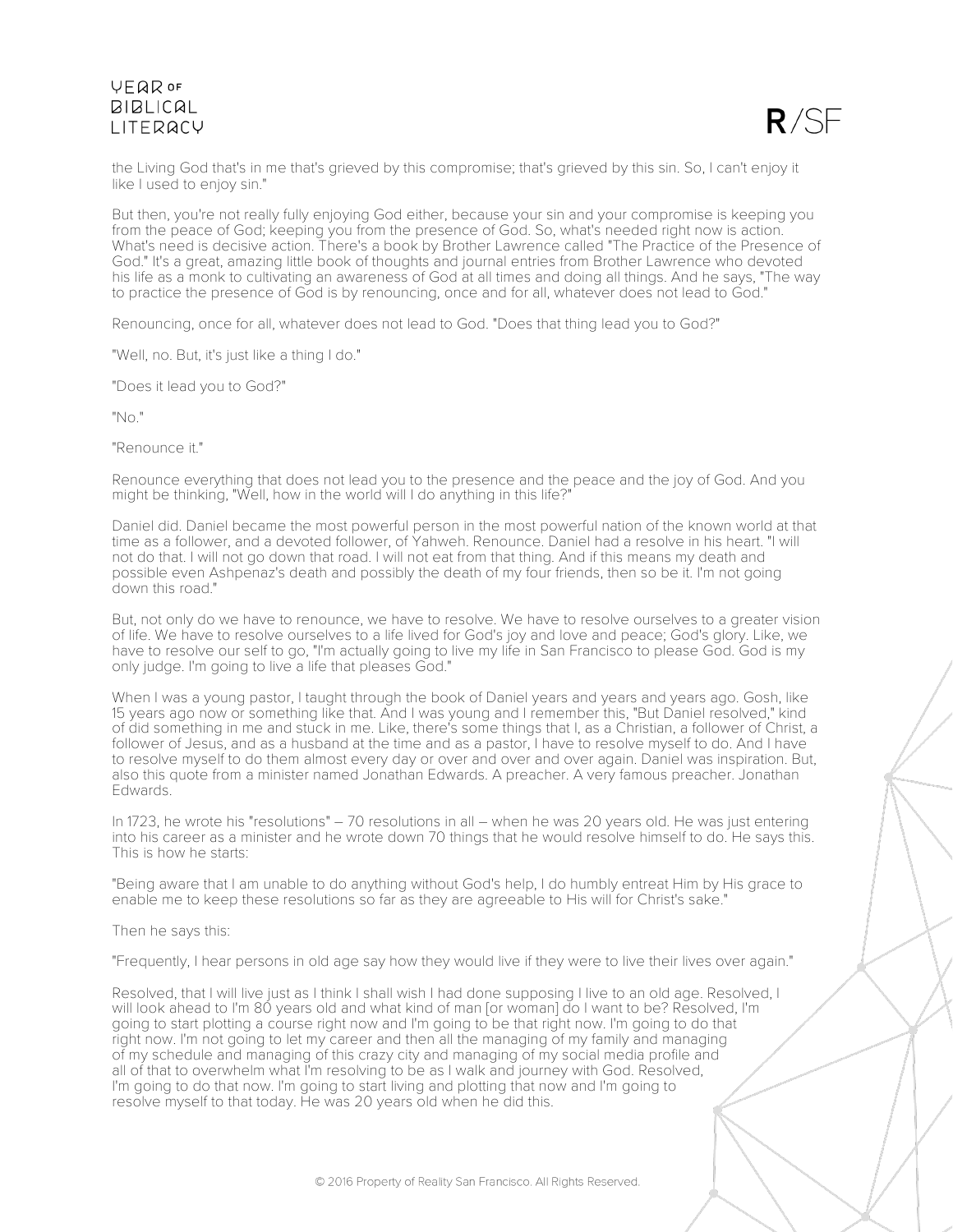$R/SF$ 

Daniel was a teenager. "Resolved, I'm going to be dependent on God and I'm not doing to defile myself. This is the line. I'm not going to cross it and I'm going to resolve myself to this afresh."

And he did it over and over and over again. Three years. Possibly even longer. Not only do we need to renounce, we need to resolve in our hearts. We need to resolve in places of character in our life. This is the line and I'm not going to cross it. This is what I want to be. This is the kind of person I want to be. This is the kind of husband or wife or man or woman or boss or entrepreneur or freelancer or whatever it is. This is the kind of fill-in-the-blank I want to be. Resolved, I'm going to start renouncing things that keep me from the presence of God and I'm going to start charting a course of character in life and obedience to God to get there.

And God will meet us. And God will act. Guys, I know that's almost dangerous to say because I'm putting God on blast. Like, "God, You've got to show up here."

But, that's exactly what Daniel did. Like, "If God doesn't show up here we're done. We're doomed."

I want to live that way. I want to live in a way where like, "Okay. If God doesn't show up in this moment, we're all done. We're all done."

And this is what it'll take for us today to be faithful to Christ in our culture, in our context and in this city right now. It'll take renouncing. There's a lot of things to renounce. And it will take resolve. This is the way that Daniel begins to live a life of faithfulness. This is the way Daniel begins to live a life that's successful in Babylon and faithful to the call of God.

So, as we close, I want to, as a church – we've been a church for almost seven years. We'll be seven years old in January. I want to spend time repenting as a church and even for our church right now from where we, as a church, have drifted from devotion to Christ, passion for Christ, centrality of Jesus in our church. Where maybe at the beginning we used to talk a lot about how if not for Christ we're all doomed, but now we think we have it figured out. "If not for Christ and the stuff that we do and some other good programming that we have or some other good stuff that we have as a church."

I just want to repent for whatever or however we've drifted and I want to ask the Holy Spirit to show us now, even as a community, how we've drifted from devotion – committed devotion, passion, centrality of Jesus, childlike faith – and to repent from that together as a church and go, "Christ, we want You in the center. We want You to be everything to us. We want to be completely devoted to You. Our eyes, our mind, our heart, our lives fix on You. We don't want to live a life of compromise. We don't want our church to slowly ebb away because of small compromises. Lord, keep us from that."

Lord, we pray now that You would keep us from drifting. I want to pray and repent, really, on behalf of our church community in ways that we have slipped or drifted in our devotion to You; our passion for You. I want to repent for thinking we're so smart and we know how to do things now. "It can't be as simple as 'depend on God.' You need to do other things." Would You please forgive us of that, Lord? You might use some really strange means for us to live faithfully into this city. It might be as strange as not eating from the king's table but living off of leaks for three years or something. That might not seem so strange in this city, but it was strange then.

What ways do we live into faithfulness to You as a church community, God? Please show us. I want to pray for my brothers and sisters now who have compromised, who have slowly drifted away. When they moved here four years ago they never would've thought, they never would've chose that, "I'm moving there so I can move away from God." But, somehow, they got there. And it's devastating. It's very sad. They feel stuck. They don't know their way home.

I pray, Holy Spirit, that You would be a guiding light leading them to Christ; that they would renounce things that have kept them from You. Compromises that we make – silly ones, just stupid compromises that we make – for things that are not lasting. I pray, God, by Your Spirit You'd give us strength to resolve, to draw lines right now and to say, "I'm not going to do that. I'm drawing a line and I'm just not going to compromise that way. I'm not going to defile myself that way. I'm just not going to do it."